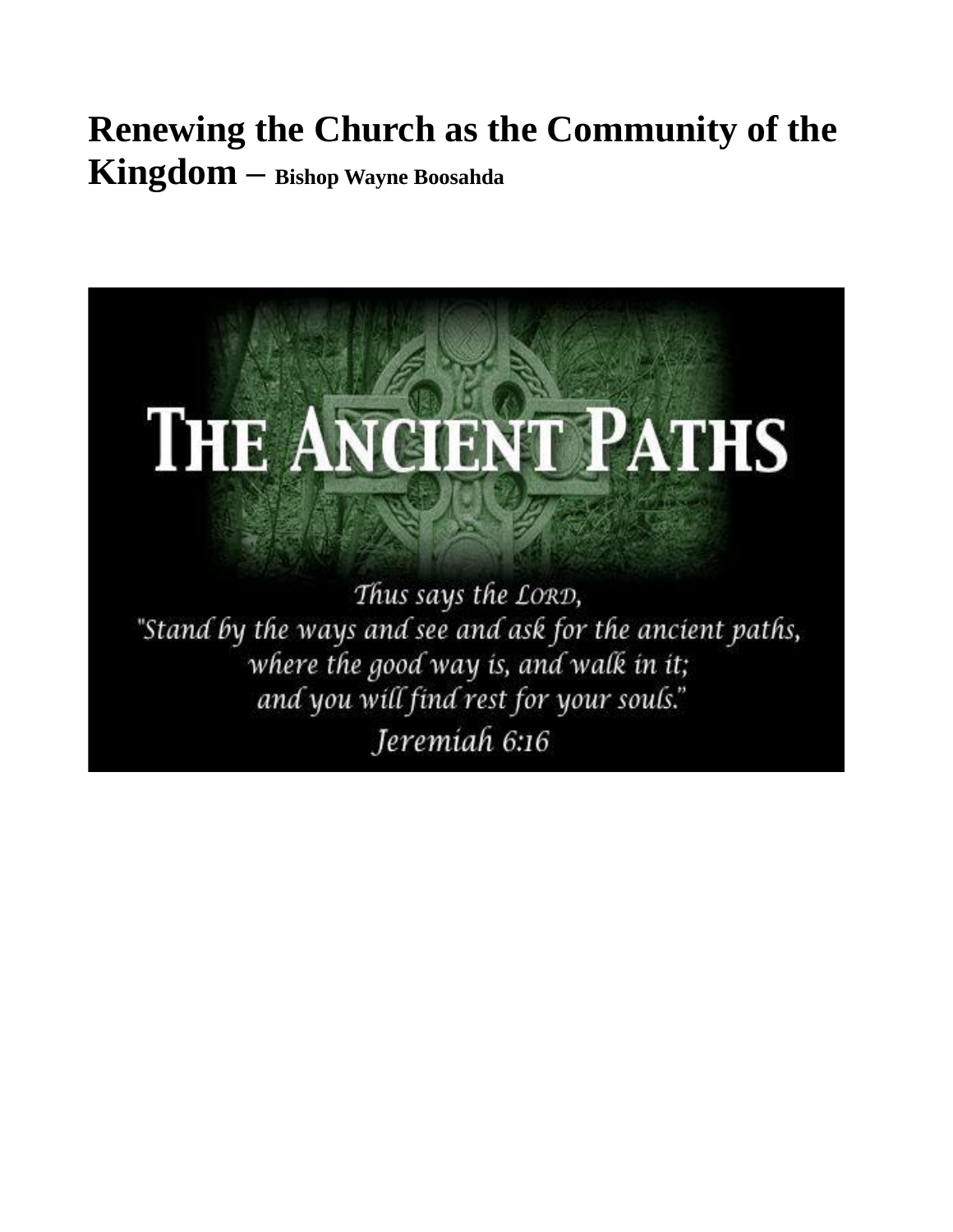*Below are personal, introductory reflections from Bishop Wayne Boosahda on some of the elements the Spirit of Christ is using in our time for renewing the Church as the Community of the Kingdom of God on earth, involved with Him in His redeeming Mission...these reflections are meant to encourage all those who are stirred by them to further explore the resources they are meant to make available and which will be offered and communicated on a regular basis to those in relational connections with Bishop Wayne and the CEEC missional Society of St. Patrick & St. Aidan, as well as any and all who are on similar journeys for the love of Christ.*

The particular vision advocated below is one of the renewed and fresh 'ancientfuture'/convergence perspectives on being the Church in our postmodern western societies, whether rural or metropolitan. It is one that fits in somewhat with Ray Simpson's vision of 'high street monasteries' and 'villages of God', or what we might refer to as the 'Abbey' model of being communities of the Kingdom that call people to a Way of Living in following Jesus in the declining western experiences of being the Church. I offer this article, together with others I am going to begin to send out regularly to those joining us through the Society of St. Patrick & St. Aidan (an ecumenical, relational mission society based in the Communion of Evangelical Episcopal Churches). My desire and longing would be to foster, nurture and resource fresh prayer and study initiatives for church planting movements. Let us pray and listen to the Lord to see if these inter-connected relational movements might be able to cross-pollinate with one another so that we can learn from one another in the unity of Christ's love as we embark on fresh 21st century pilgrimages of discovery with Christ our Shepherd, Lord and Redeemer.

My prayer and vision would be that together we seek to cooperate with the Holy Spirit in the Kingdom of Heaven's divinely inspired and creative strategies and solutions for transforming the Church (particularly in the Western postmodern, post-Christendom context) through modeling, living and offering freely to hungry seekers of all kinds fresh, Spirit-empowered expressions of "communities – and networks of communities - of Heaven on earth". These initiatives would need to be birthed through much prayer and pioneering ventures of faith, obedience & sacrifice by the power of the Spirit (see Zechariah 4:1-10 -Living Bible & other translations). I propose that these types of Spirit-birthed and empowered initiatives can lead to a greater harvest moving of the Holy Spirit to bring new generations of disciples and leaders into the role of "active contemplatives" or "apostolic and prophetic prayer mystics" operating missionally out a hub or abbey center for different geographical and networked regions.

There are many budding movements already appearing in Western nations, such as our own Wild Goose Initiative (see: [www.dioceseofstpatrick.org](http://www.dioceseofstpatrick.org/) for a visual presentation) and many others that seem to be evidence of the Holy Spirit's action to conceive, birth and weave together varied strands of the Kingdom of God's fresh emergence and demonstration. One of the central elements of many of these emerging church planting and equipping/discipling movements (especially among those in their 20's and 30's) is what would be described as "ancient-future faith", "three streams convergence" and "new monastic" experiences of renewal in the Way and Works of Jesus and His Kingdom. Other related terms being used would be: "The Great Tradition" or "Treasures Old and New".

These common seeds of vision, practices and mission in following our Lord Jesus have the potential to germinate in hungry hearts across all the older "denominational" experiences of being the Church and draw together into relational, Kingdom initiatives those who are looking for deeply grounded, historically rooted - but culturally, 21st century contextualized ways of living the Way of Jesus and His kingdom on earth at this time in history. I believe that these